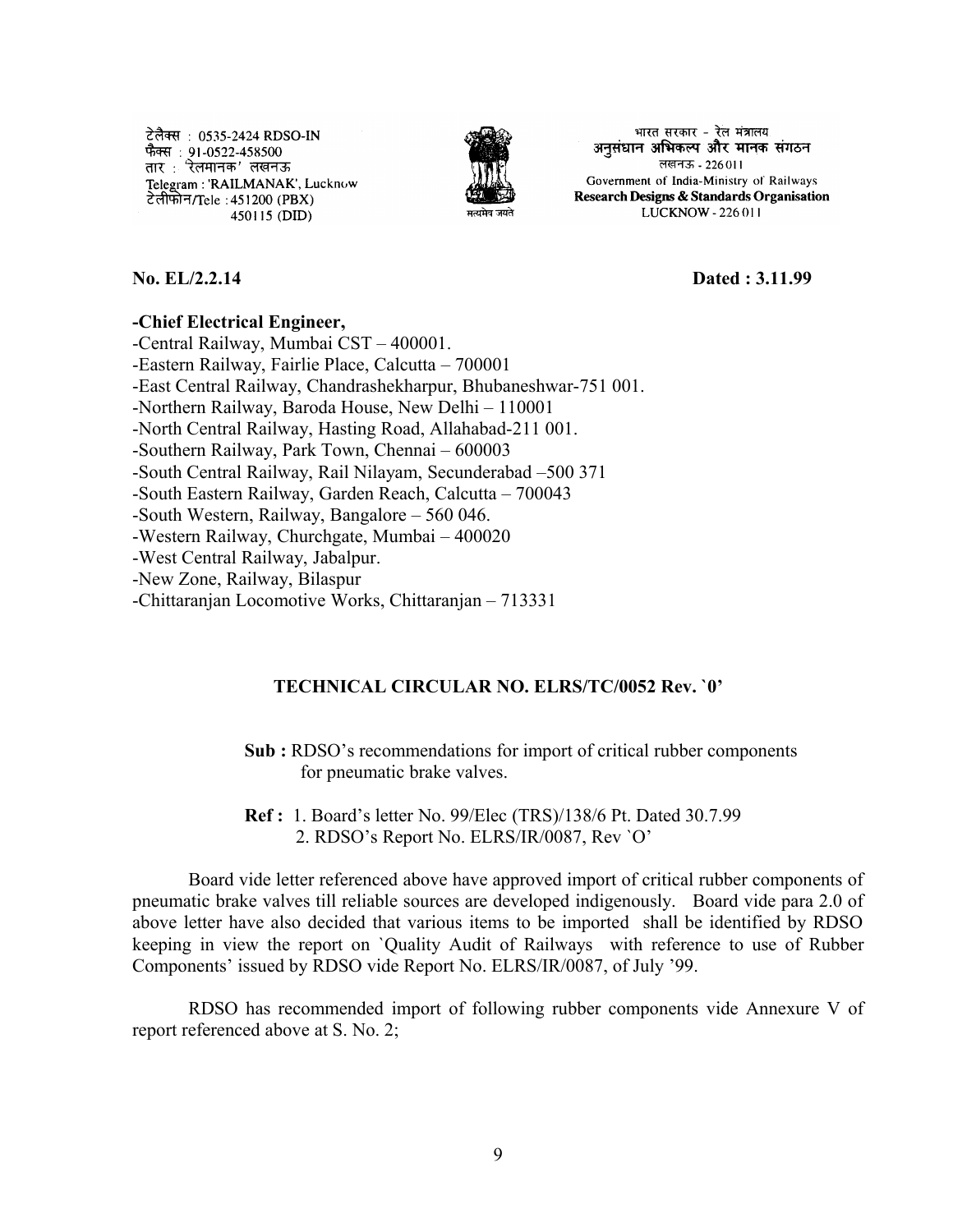| S.N.             | Type of             | <b>WABCO Part</b> | Equivalent SAB-     | Equivalent  | Quantity  |
|------------------|---------------------|-------------------|---------------------|-------------|-----------|
|                  | Pneumatic brake     | No. of            | <b>WABCO</b> (RPIL) | SIL Pt. No. | Per valve |
|                  | Valve               | Diaphragms        | Part No.            |             |           |
| 1.               | A <sup>9</sup>      | 526346 *          | 502 7040 00         | 300 70441   |           |
| 2.               | SA <sub>9</sub>     | 526346 *          | 502 7040 00         | 30070441    |           |
| 3.               | C2W                 | 536300            | 505 7080 00         | 30383941    |           |
| $\overline{4}$ . | VA <sub>1</sub> B   | 546353 (Small)    | 504 7020 00         | 30472820    |           |
|                  |                     | 546354 (Large)    | 504 7040 00         | 30473141    |           |
| 5.               | C3W                 |                   |                     |             |           |
| 5.1              | Main valve          | 19185800          | 1918580008          | 08474121    |           |
| 5.2              | $-do-$              | 19184900          | 1918490008          | 08473341    |           |
| 5.3              | Cut of valve        | 18301900          | 1830190008          | 08481921    |           |
| 5.4              | Quick service valve | 19189400          | 19189400 08         | 08477221    |           |
| 5.5              | In shot valve       | 18301900          | 1830190008          | 08481921    |           |
|                  |                     |                   |                     |             |           |
| 6.               | HS4                 | 526346 *          | 502704000           | 30070441    |           |

## **DETAILS OF CRITICAL DIAPHRAGMS USED IN PNEUMATIC BRAKE VALVES**

After discussion with Railways, it is decided to include following components also in the above list.

| S.No             | Type of pneumatic            | <b>WABCO</b> Part | Equivalent SAB-   | Equivalent SIL | Qty   |
|------------------|------------------------------|-------------------|-------------------|----------------|-------|
|                  | Brake valve                  | No. with          | <b>WABCO</b> Part | Part No.       | per   |
|                  |                              | description       | No. (RPIL)        |                | valve |
| 1.               | N1 type pressure             | 526346 *          | 502-704000        | 30070441       |       |
|                  | Reducing valve               | Diaphragm         |                   |                |       |
|                  | (PLV)                        |                   |                   |                |       |
| 2.               | $-do-$                       | 562307            | Not available     | 30079303       |       |
|                  |                              | Seat exhaust      |                   |                |       |
|                  |                              | Valve             |                   |                |       |
| 3.               | C <sub>2</sub> W relay valve | 559412            | 505106000         | Not available  |       |
|                  |                              | Exhaust valve     |                   |                |       |
|                  |                              | Assembly          |                   |                |       |
| $\overline{4}$ . | C2W relay valve              | 554996            | 505105000         | Not available  |       |
|                  |                              | Seat supply       |                   |                |       |
|                  |                              | Valve             |                   |                |       |

\* The diaphragms are identical.